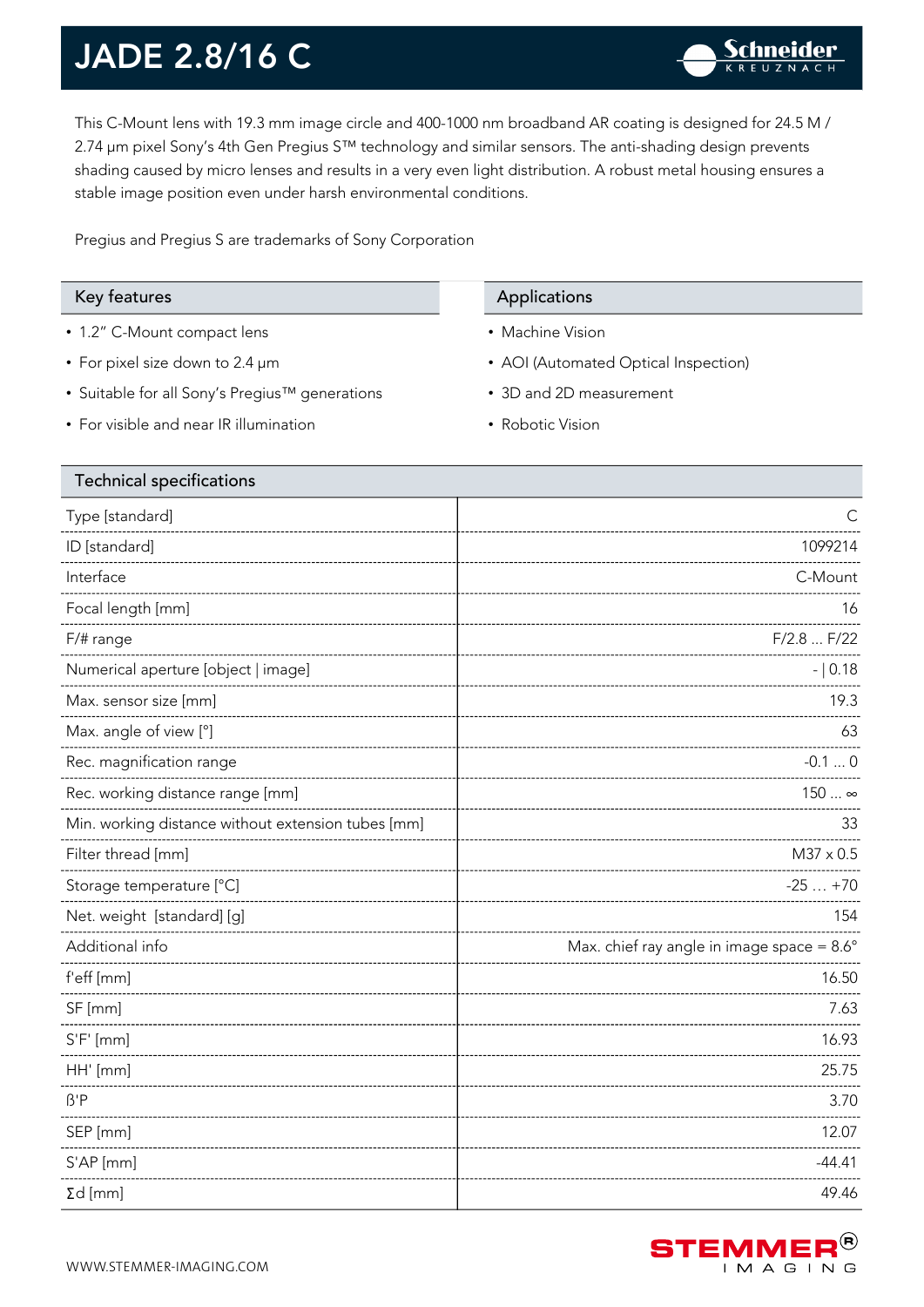

### MTF charts

| Spectrum name    | VIS |     |     |     |     |     |
|------------------|-----|-----|-----|-----|-----|-----|
| Wavelengths [nm] | 425 | 475 | 525 | 575 | 625 | 675 |
| Rel. weights [%] |     | 6   |     | ົ   | 1 Q |     |



- 20 LP/mm, radial --- 20 LP/mm, tangential

- 40 LP/mm, radial

- 80 LP/mm, radial --- 40 LP/mm, tangential --- 80 LP/mm, tangential

-120 LP/mm, radial --- 120 LP/mm, tangential

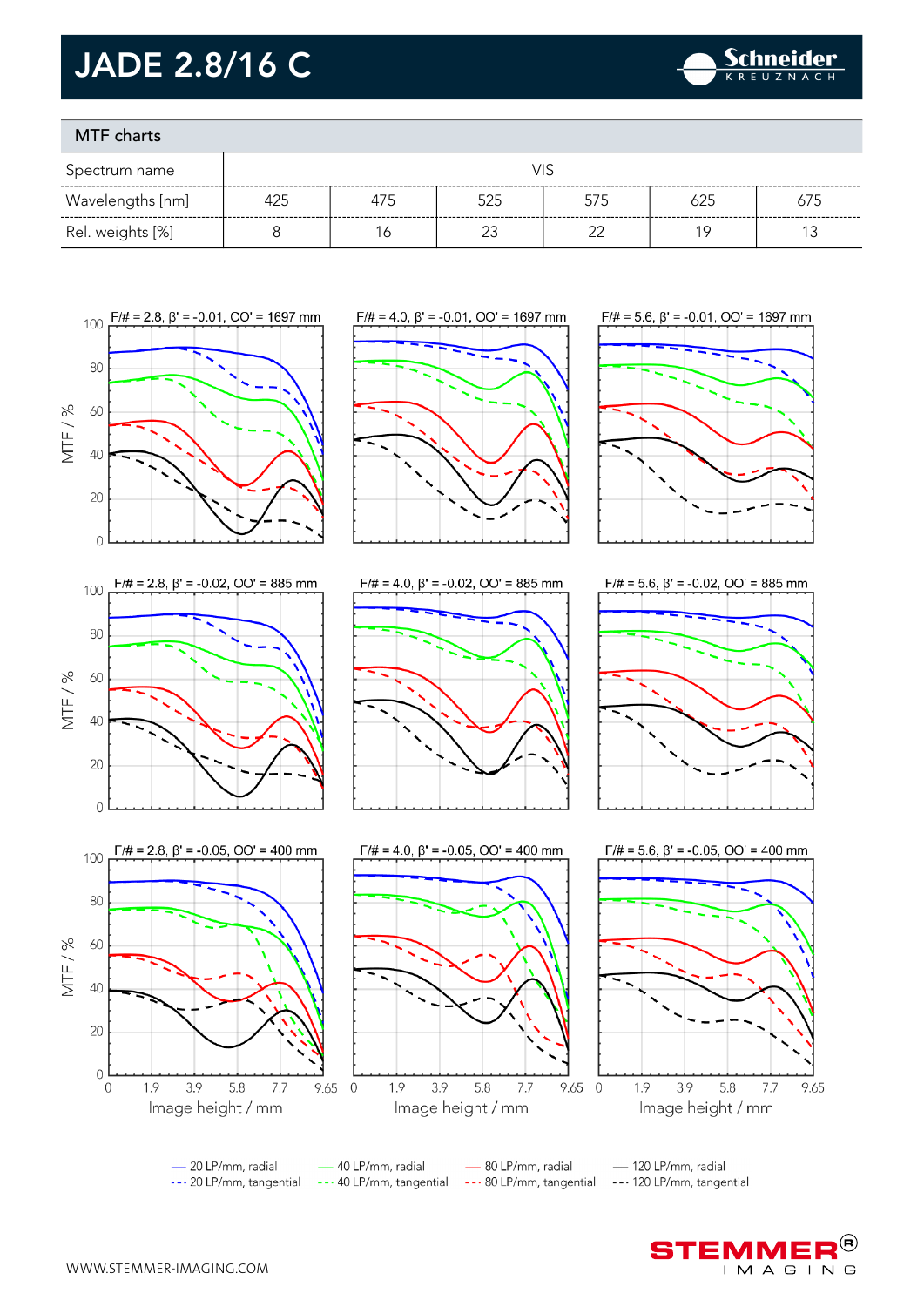

Rel. illumination vs. image height



#### Distortion vs. image height



#### Transmittance vs. wavelength



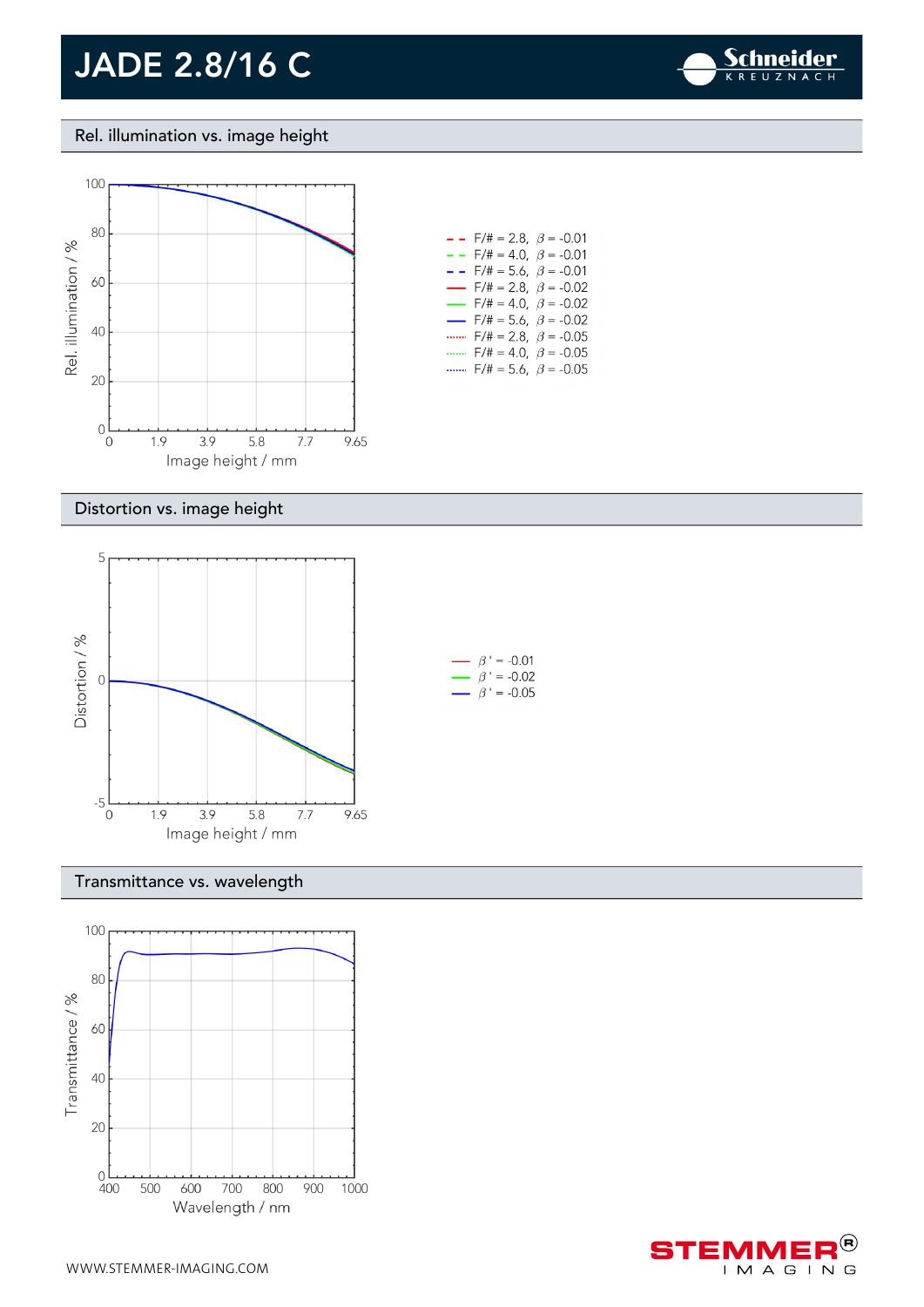

#### Technical drawings



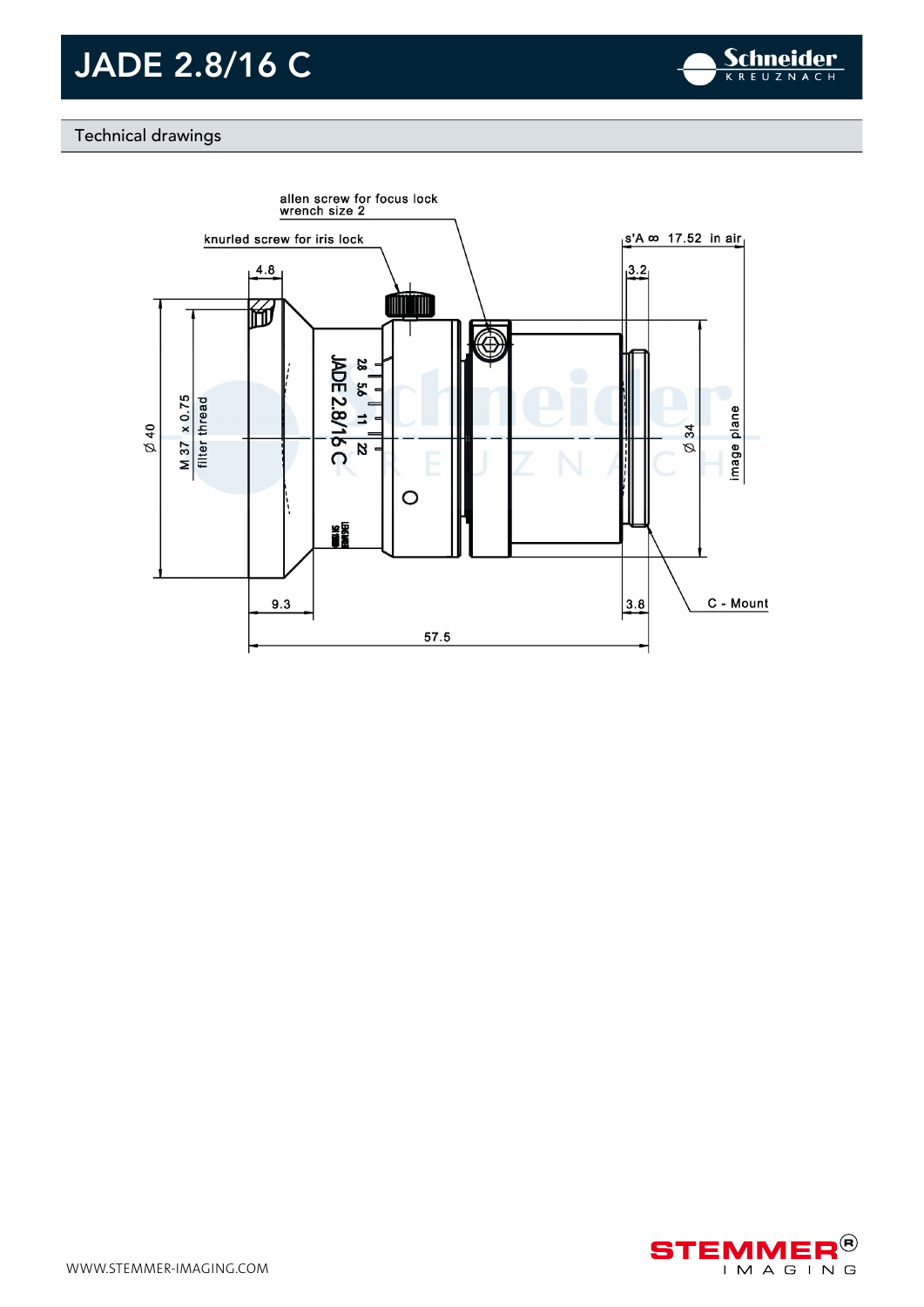| Accessories    | Mount                    | Eff. length      |         |
|----------------|--------------------------|------------------|---------|
| Adapter        | CS-Mount                 | $5 \text{ mm}$   | 25081   |
|                | C-Mount / $M42 \times 1$ | $5.5 \text{ mm}$ | 1075817 |
| Extension tube | C-Mount / C-Mount        | $5 \text{ mm}$   | 39316   |
|                | C-Mount / C-Mount        | $8 \text{ mm}$   | 39315   |
|                | C-Mount / C-Mount        | $10 \text{ mm}$  | 39312   |